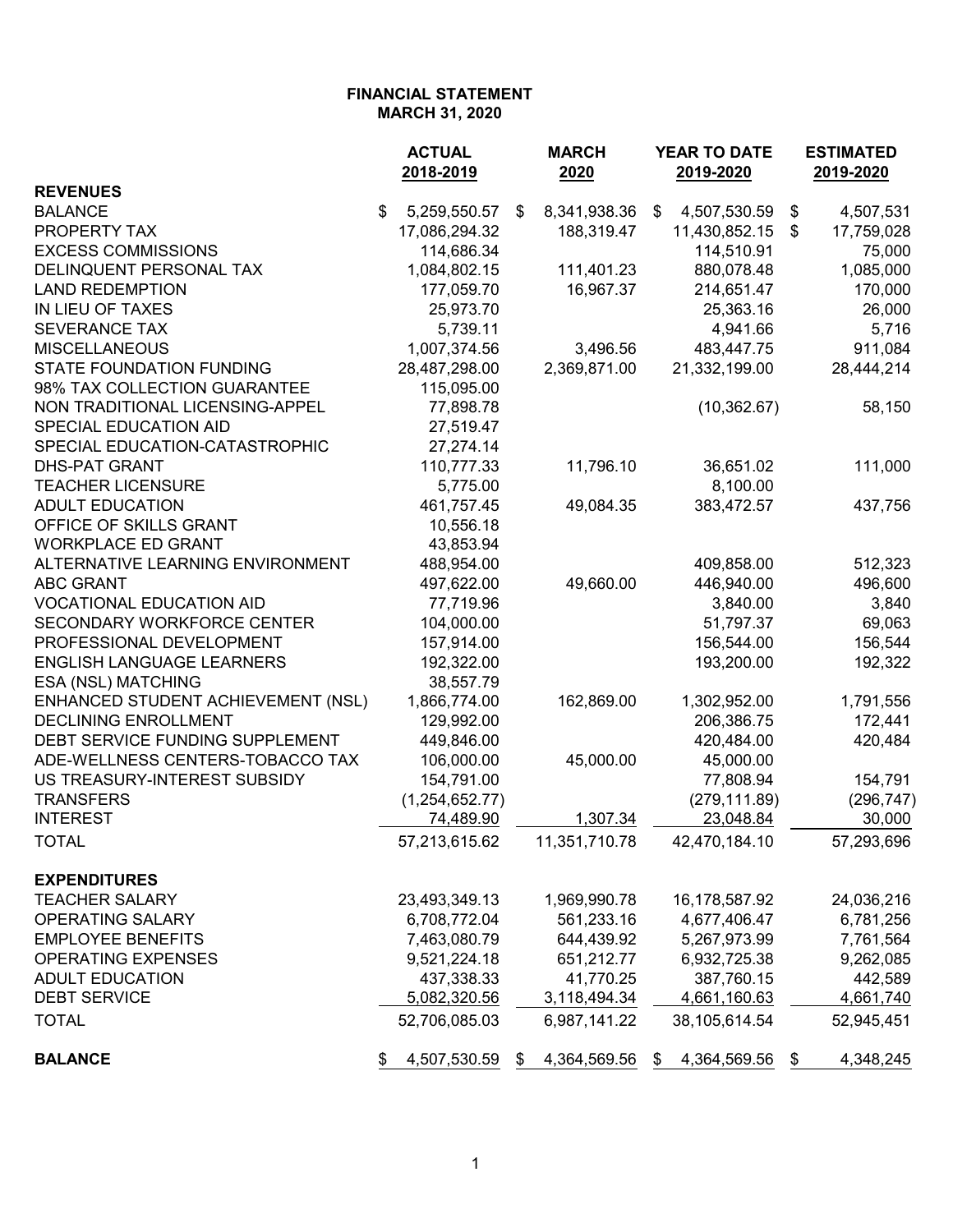|                                                                                | <b>ACTUAL</b><br>2018-2019 | <b>MARCH</b><br>2020 | YEAR TO DATE<br>2019-2020 | <b>ESTIMATED</b><br>2019-2020 |
|--------------------------------------------------------------------------------|----------------------------|----------------------|---------------------------|-------------------------------|
|                                                                                | <b>BUILDING FUND</b>       |                      |                           |                               |
| <b>REVENUES</b>                                                                |                            |                      |                           |                               |
| <b>BALANCE</b><br><b>GOOD FAITH DEPOSIT</b>                                    | 11,493,672.12 \$<br>\$     | 1,806,287.38         | 4,792,375.09<br>\$        | 4,792,375<br>\$               |
| <b>ACADEMIC FACILITIES PARTNERSHIP</b>                                         | 2,409,789.09               | 111,262.79           | 4,846.12<br>2,486,858.93  | 3,017,664                     |
| <b>DEBT SAVINGS TRANSFER</b>                                                   |                            |                      |                           |                               |
| NET REMAINING REFUNDING BONDS                                                  |                            |                      |                           |                               |
| <b>INTEREST</b>                                                                | 93,275.78                  | 5,185.90             | 57,824.75                 | 75,000                        |
| DONATIONS-TURF/SCOREBOARD<br>REFUND PRIOR YEAR EXPENDITURES                    | 32,500.00                  |                      | 210,000.00                | 189,000                       |
| <b>TRANSFER-OPERATING</b>                                                      | 1,000,000.00               |                      |                           |                               |
| <b>TRANSFERS-TURF</b>                                                          | 22,500.00                  |                      | 21,000.00                 |                               |
| <b>TOTAL</b>                                                                   | 15,051,736.99              | 1,922,736.07         | 7,572,904.89              | 8,074,039                     |
| <b>EXPENDITURES</b>                                                            |                            |                      |                           |                               |
| <b>LAND</b>                                                                    | 992,078.39                 |                      |                           |                               |
| <b>PURCHASED SERVICES</b>                                                      | 784,691.76                 | 73,667.58            | 220,515.80                | 90,274                        |
| <b>EQUIPMENT &amp; FURNITURE</b>                                               | 173,926.72                 | 9,300.06             | 535,251.28                | 464,966                       |
| <b>BUILDINGS-REMODELING</b>                                                    | 7,823.00                   |                      |                           |                               |
| <b>BUILDINGS-NEW &amp; ADDITIONS</b><br><b>RENTAL-EQUIPMENT &amp; VEHICLES</b> | 7,227,103.03               | 197,399.24           | 4,442,526.59              | 5,583,398                     |
| <b>FEES</b>                                                                    |                            |                      |                           |                               |
| <b>SUPPLIES</b>                                                                | 60,873.66                  | 1,286.18             | 82,752.21                 | 112,500                       |
| <b>IMPROVEMENTS</b>                                                            | 1,012,865.34               |                      | 650,776.00                | 660,203                       |
| <b>TOTAL</b>                                                                   | 10,259,361.90              | 281,653.06           | 5,931,821.88              | 6,911,341                     |
| <b>BALANCE</b>                                                                 | 4,792,375.09               | 1,641,083.01         | 1,641,083.01              | 1,162,698.09                  |
|                                                                                |                            |                      |                           |                               |
| <b>BALANCE</b>                                                                 | 2,660,530.00               | 3,356,795.70         | 3,003,505.70              | 3,003,505.70                  |
| <b>INTEREST</b>                                                                | 63,997.12                  |                      | 74,178.11                 | 76,543.00                     |
| <b>TRANSFERS</b>                                                               | 278,978.58                 |                      | 279,111.89                | 276,747                       |
| SINKING FUND PAYMENTS                                                          |                            |                      |                           |                               |
| <b>BALANCE</b>                                                                 | 3,003,505.70               | 3,356,795.70         | 3,356,795.70              | 3,356,796                     |
| <b>TOTAL BUILDING FUND</b>                                                     | 7,795,880.79<br>\$         | 4,997,878.71<br>\$   | 4,997,878.71<br>\$        | 4,519,494<br>\$               |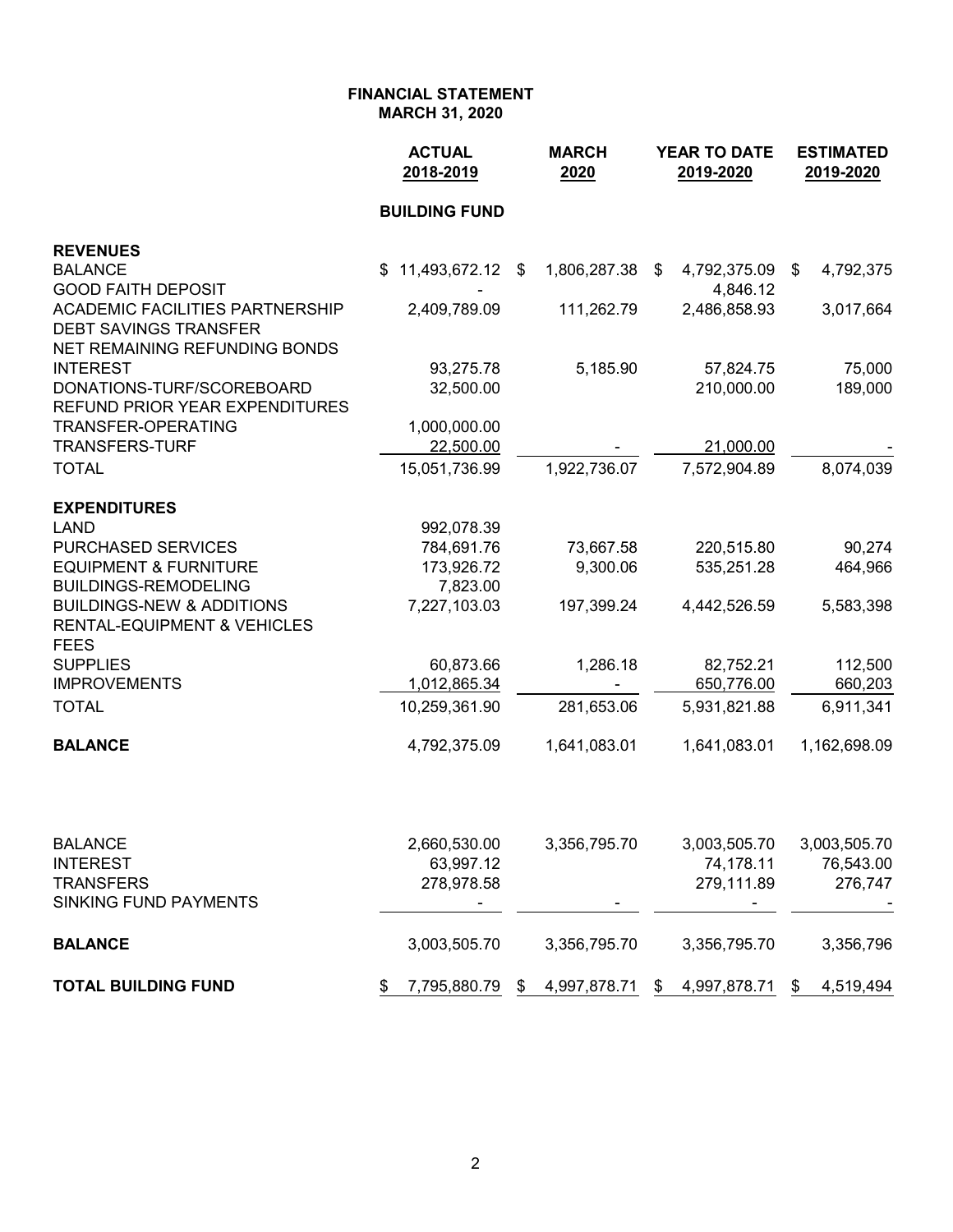# **FINANCIAL STATEMENT**

**MARCH 31, 2020**

|                                                                                                                                                                                                | <b>ACTUAL</b><br>2018-2019 |                                            |    | <b>MARCH</b><br>2020 | <b>YEAR TO DATE</b><br>2019-2020 | <b>ESTIMATED</b><br>2018-2019 |
|------------------------------------------------------------------------------------------------------------------------------------------------------------------------------------------------|----------------------------|--------------------------------------------|----|----------------------|----------------------------------|-------------------------------|
|                                                                                                                                                                                                |                            | <b>BUILDING FUND-ADULT EDUCATION</b>       |    |                      |                                  |                               |
| <b>REVENUES</b><br><b>BALANCE</b><br>GENERAL IMPROVEMENT PAYMENT<br>REFUND PRIOR YEAR EXPENDITURE                                                                                              | \$                         | 7,161.00 \$                                |    | 4,989.10 \$          | 4,989.10 \$                      | 7,161                         |
| TOTAL<br><b>EXPENDITURES</b><br><b>ARCHITECT &amp; ENGINEERS</b><br>PURCHASED SERVICES<br><b>LAND &amp; IMPROVEMENTS</b><br>BUILDINGS-NEW & ADDITIONS<br>SUPPLIES<br><b>EQUIPMENT</b><br>TOTAL |                            | 7,161.00<br>489.54<br>1,682.36<br>2,171.90 |    | 4,989.10             | 4,989.10                         | 7,161                         |
| <b>BALANCE</b>                                                                                                                                                                                 | \$                         | 4,989.10                                   | \$ | 4,989.10             | \$<br>4,989.10                   | \$<br>7,161                   |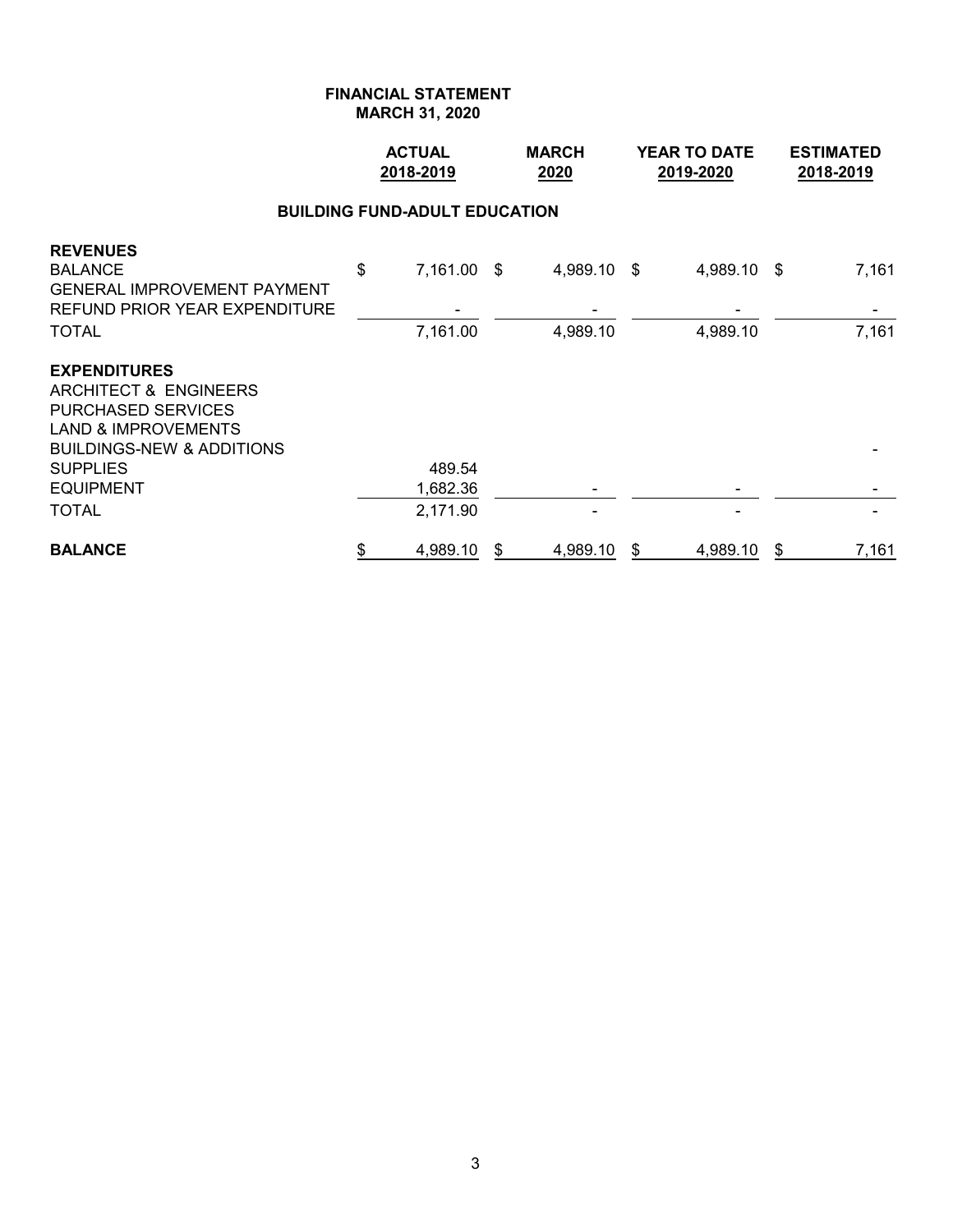|                           |                | <b>ACTUAL</b><br>2018-2019 |     | <b>MARCH</b><br>2020 |    | <b>YEAR TO DATE</b><br>2019-2020 | <b>ESTIMATED</b><br>2019-2020 |           |
|---------------------------|----------------|----------------------------|-----|----------------------|----|----------------------------------|-------------------------------|-----------|
|                           |                | <b>FEDERAL PROGRAMS</b>    |     |                      |    |                                  |                               |           |
| <b>REVENUES</b>           |                |                            |     |                      |    |                                  |                               |           |
| <b>BALANCE</b>            | $\mathfrak{L}$ | 212,872.68                 | -\$ | $(219, 856.83)$ \$   |    | 190,486.36 \$                    |                               | 190,486   |
| TITLE I,                  |                | 1,433,494.60               |     |                      |    | 1,248,244.25                     |                               | 1,945,112 |
| ARKANSAS MEDICAID PROGRAM |                | 101,575.92                 |     | 35,214.02            |    | 101,401.44                       |                               | 73,720    |
| TITLE VI-B,               |                | 1,205,289.23               |     | 90,271.23            |    | 850,774.95                       |                               | 1,312,055 |
| <b>ARMAC</b>              |                | 217,267.31                 |     |                      |    | 105,053.82                       |                               |           |
| TITLE I, MIGRANT          |                | 163,667.95                 |     | 9,597.34             |    | 67,177.78                        |                               | 145,321   |
| <b>TITLE IIA</b>          |                | 219,852.00                 |     | 292,649.09           |    | 292,649.09                       |                               | 291,532   |
| <b>TITLE III</b>          |                | 71,350.51                  |     | 400.25               |    | 54,909.79                        |                               | 73,282    |
| <b>TITLE IV</b>           |                | 94,231.75                  |     | 106,909.43           |    | 120,951.91                       |                               | 121,083   |
| <b>ROTC REIMBURSEMENT</b> |                | 12,771.81                  |     | 4,174.15             |    | 18,151.36                        |                               | 22,362    |
| <b>ADULT ED</b>           |                | 106,193.63                 |     | 19,039.25            |    | 101,611.48                       |                               | 143,415   |
| <b>TOTAL</b>              |                | 3,838,567.39               |     | 338,397.93           |    | 3,151,412.23                     |                               | 4,318,368 |
| <b>EXPENDITURES</b>       |                |                            |     |                      |    |                                  |                               |           |
| <b>TITLE I</b>            |                | 1,799,272.71               |     | 118,611.80           |    | 1,635,181.41                     |                               | 2,343,685 |
| ARKANSAS MEDICAID PROGRAM |                | 120,644.64                 |     | 13,664.58            |    | 36,116.16                        |                               | 130,000   |
| <b>ARMAC</b>              |                | 107,213.98                 |     | 33,963.10            |    | 203,996.51                       |                               | 134,206   |
| <b>TITLE VI-B</b>         |                | 1,205,289.23               |     | 91,293.21            |    | 937, 177.94                      |                               | 1,312,055 |
| TITLE I, MIGRANT          |                | 163,667.95                 |     | 9,868.04             |    | 77,045.82                        |                               | 145,321   |
| <b>ROTC</b>               |                | 12,771.81                  |     | 3,758.39             |    | 22,024.46                        |                               | 22,362    |
| <b>ADULT EDUCATION</b>    |                | 106,193.63                 |     | 12,988.88            |    | 114,600.36                       |                               | 143,415   |
| <b>TITLE III</b>          |                | 72,018.33                  |     | 1.60                 |    | 54,909.79                        |                               | 73,282    |
| <b>TITLE IV</b>           |                | 61,008.75                  |     | $\blacksquare$       |    | 16,111.45                        |                               | 14,042    |
| <b>TOTAL</b>              |                | 3,648,081.03               |     | 284,149.60           |    | 3,097,163.90                     |                               | 4,318,368 |
| <b>BALANCE</b>            | \$             | 190,486.36                 | \$  | 54,248.33            | \$ | 54,248.33                        | \$                            |           |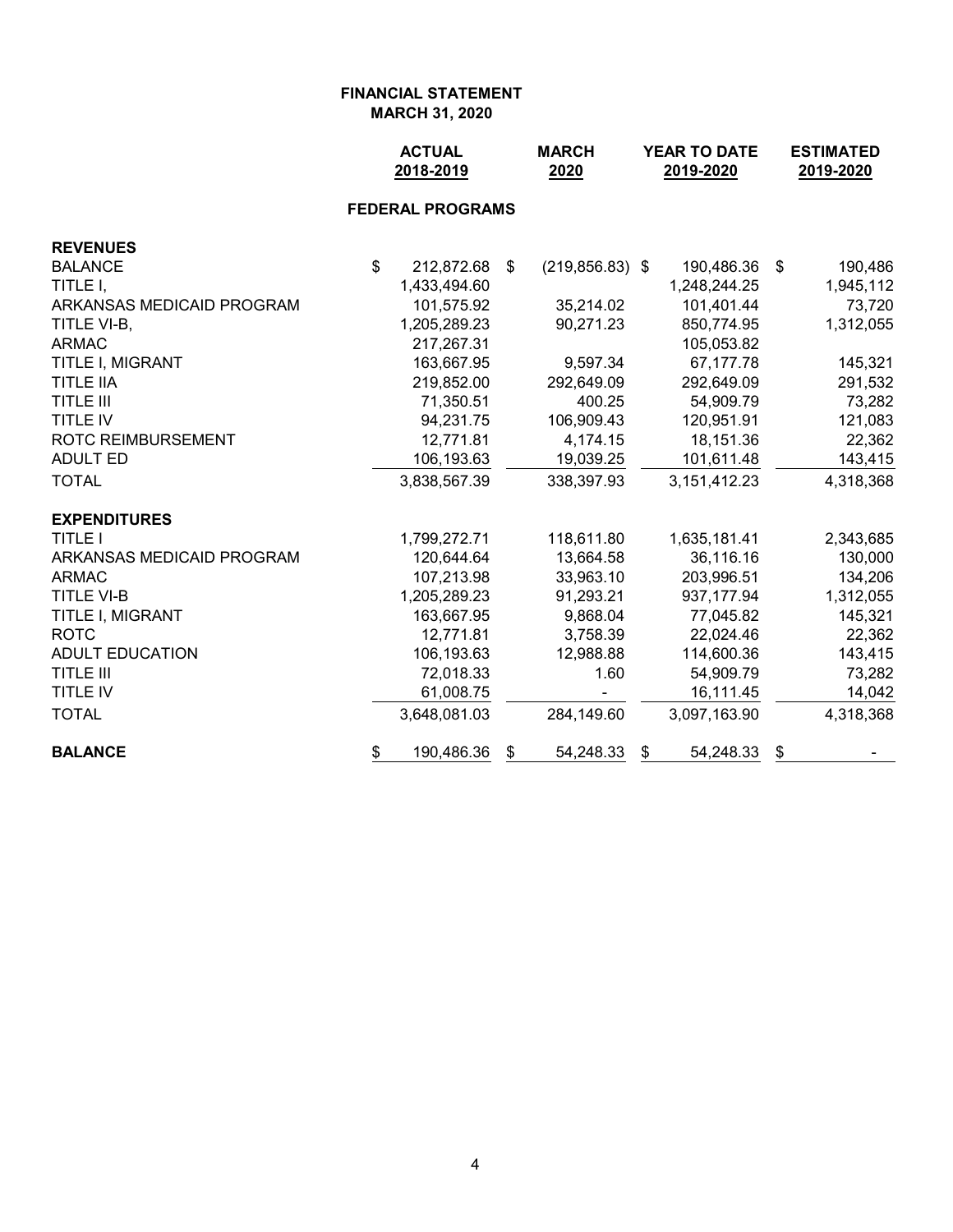|                                    | <b>ACTUAL</b><br>2018-2019 | <b>MARCH</b><br>2020 |               |    | YEAR TO DATE<br>2019-2020 | <b>ESTIMATED</b><br>2019-2020 |                 |  |
|------------------------------------|----------------------------|----------------------|---------------|----|---------------------------|-------------------------------|-----------------|--|
|                                    |                            |                      |               |    |                           |                               |                 |  |
| <b>REVENUES</b>                    |                            |                      |               |    |                           |                               |                 |  |
| <b>BALANCE</b>                     | \$<br>840,932.29           | \$                   | 850,186.23    | \$ | 857,133.54                | \$                            | 857,134         |  |
| <b>LUNCH &amp; BREAKFAST SALES</b> | 319,386.90                 |                      | 28,658.73     |    | 280,500.79                |                               | 312,500         |  |
| <b>REIMBURSEMENT</b>               | 2,193,899.87               |                      | 219,775.35    |    | 1,419,764.34              |                               | 2,170,000       |  |
| <b>LOANS RECEIVED (REPAID)</b>     |                            |                      |               |    |                           |                               |                 |  |
| <b>OTHER INCOME</b>                | 127,847.12                 |                      |               |    | 46,467.52                 |                               | 203,855         |  |
| <b>TOTAL</b>                       | 3,482,066.18               |                      | 1,098,620.31  |    | 2,603,866.19              |                               | 3,543,489       |  |
| <b>EXPENDITURES</b>                |                            |                      |               |    |                           |                               |                 |  |
| <b>SALARIES</b>                    | 1,239,614.90               |                      | 107,287.89    |    | 868,197.67                |                               | 1,302,060       |  |
| <b>BENEFITS</b>                    | 348,695.80                 |                      | 31,398.48     |    | 250,941.66                |                               | 370,155         |  |
| <b>FOOD PURCHASES</b>              | 905,954.92                 |                      | 86,872.35     |    | 529,976.45                |                               | 1,032,705       |  |
| <b>OTHER EXPENSES</b>              | 130,667.02                 |                      | 11,882.84     |    | 93,571.66                 |                               | 131,000         |  |
| <b>TOTAL</b>                       | 2,624,932.64               |                      | 237,441.56    |    | 1,742,687.44              |                               | 2,835,920       |  |
| <b>BALANCE</b>                     | \$<br>857,133.54           | \$                   | 861,178.75    | \$ | 861,178.75                |                               | 707,569         |  |
| <b>TOTAL BALANCES</b>              | \$13,356,020.38            | S.                   | 10,282,864.45 |    | \$10,282,864.45           |                               | \$12,356,586.00 |  |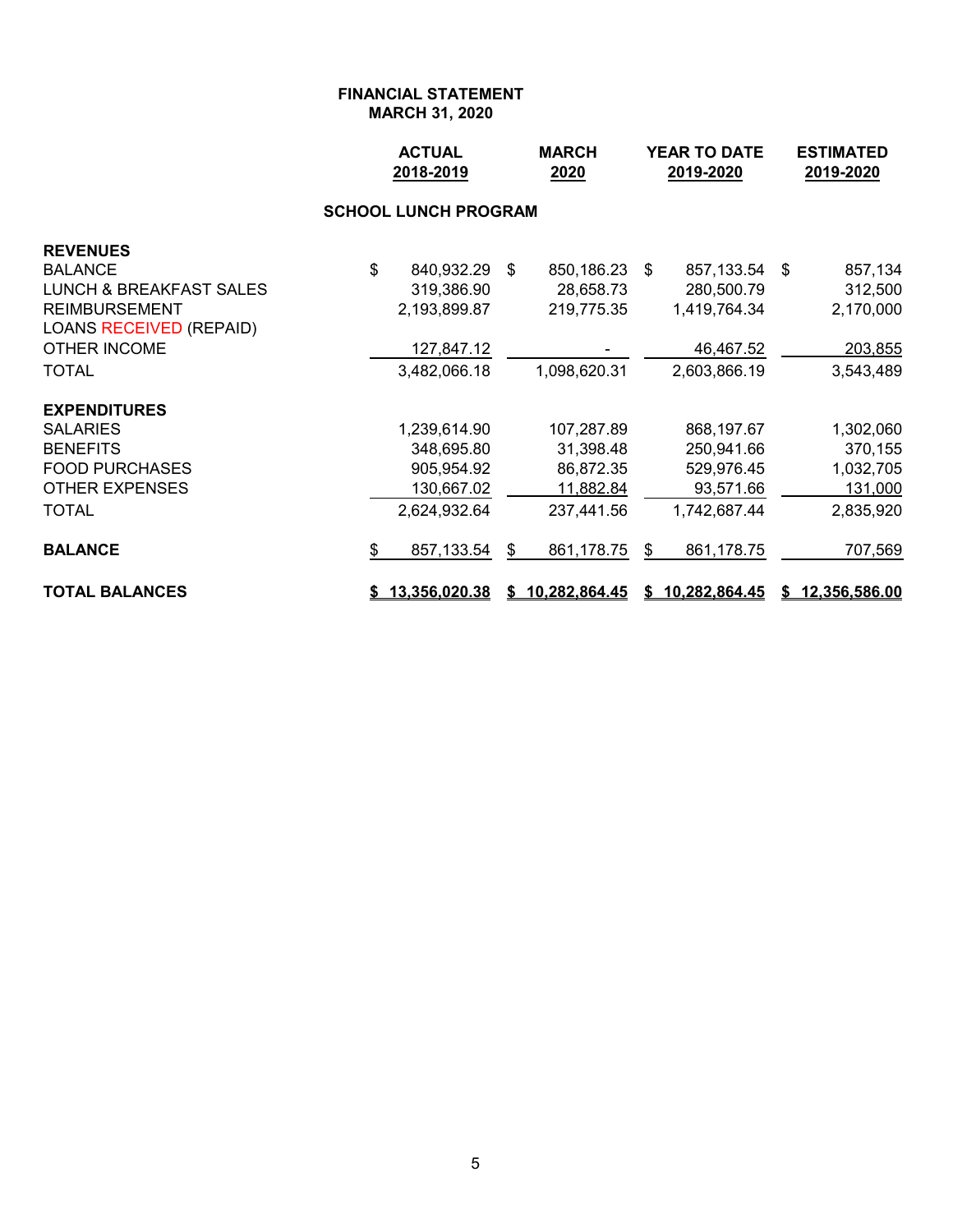| <b>ACTUAL</b> | <b>MARCH</b> | <b>YEAR TO DATE</b> |
|---------------|--------------|---------------------|
| 2018-2019     | 2020         | 2019-2020           |

# **SCHOOL ACTIVITY ACCOUNTS**

| <b>REVENUES</b>                 |    |              |    |            |      |                   |
|---------------------------------|----|--------------|----|------------|------|-------------------|
| <b>BALANCE</b>                  | \$ | 624,151.40   | \$ | 544,188.23 | - \$ | 614,405.62        |
| <b>ADMISSIONS</b>               |    | 188,673.20   |    | 13,542.90  |      | 138,716.24        |
| SCHOOL SPONSORED SALES          |    | 144,181.02   |    | 24,277.86  |      | 113,117.45        |
| STUDENT SPONSORED SALES         |    | 225,418.28   |    | 5,210.57   |      | 161,069.79        |
| OTHER STUDENT ACTIVITIES        |    | 185,516.55   |    | 5,681.00   |      | 95,230.13         |
| OTHER COMMUNITY SERVICES        |    | 20,807.21    |    |            |      | 7,874.27          |
| <b>PRIVATE CONTRIBUTIONS</b>    |    | 191,598.20   |    | 5,066.97   |      | 68,721.33         |
| <b>MISCELLANEOUS</b>            |    | 19,618.78    |    | 656.00     |      | 3,733.95          |
| <b>TOTAL</b>                    |    | 1,599,964.64 |    | 598,623.53 |      | 1,202,868.78      |
| <b>EXPENDITURES</b>             |    |              |    |            |      |                   |
| <b>PURCHASES SERVICES</b>       |    | 252,475.61   |    | 16,535.49  |      | 197,948.12        |
| <b>SUPPLIES &amp; MATERIALS</b> |    | 623,438.97   |    | 23,010.52  |      | 389,034.09        |
| <b>FIXED ASSETS</b>             |    | 24,069.09    |    |            |      | 19,878.93         |
| <b>DUES &amp; FEES</b>          |    | 85,575.35    |    | 1,776.83   |      | 38,706.95         |
|                                 |    | 985,559.02   |    | 41,322.84  |      | 645,568.09        |
| <b>BALANCE</b>                  | S  | 614,405.62   | S  | 557,300.69 | S    | <u>557,300.69</u> |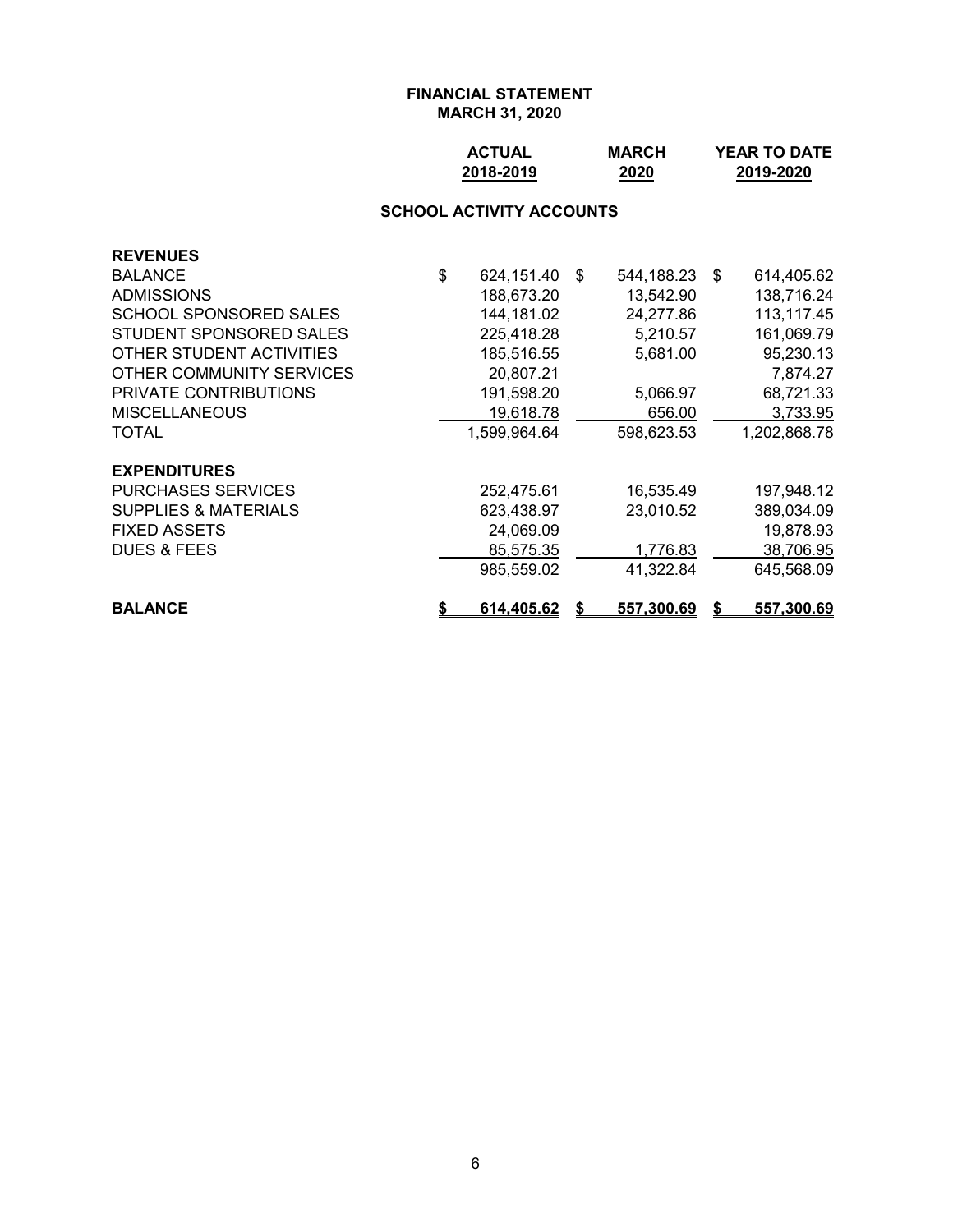#### **CITIZENS BANK ACCOUNT BALANCES MARCH 31, 2020**

CHECKING ACCOUNT #0376886401 \$ 3,064,922.12

# **SCHEDULE OF INVESTMENTS MARCH 31, 2020**

PURCHASED CERTIFICATE OF DEPOSIT 03/04/2020 IN THE AMOUNT OF \$5,696,458.19 AT A RATE OF 1.10% MATURING 4/04/2020 \$4,696,458.19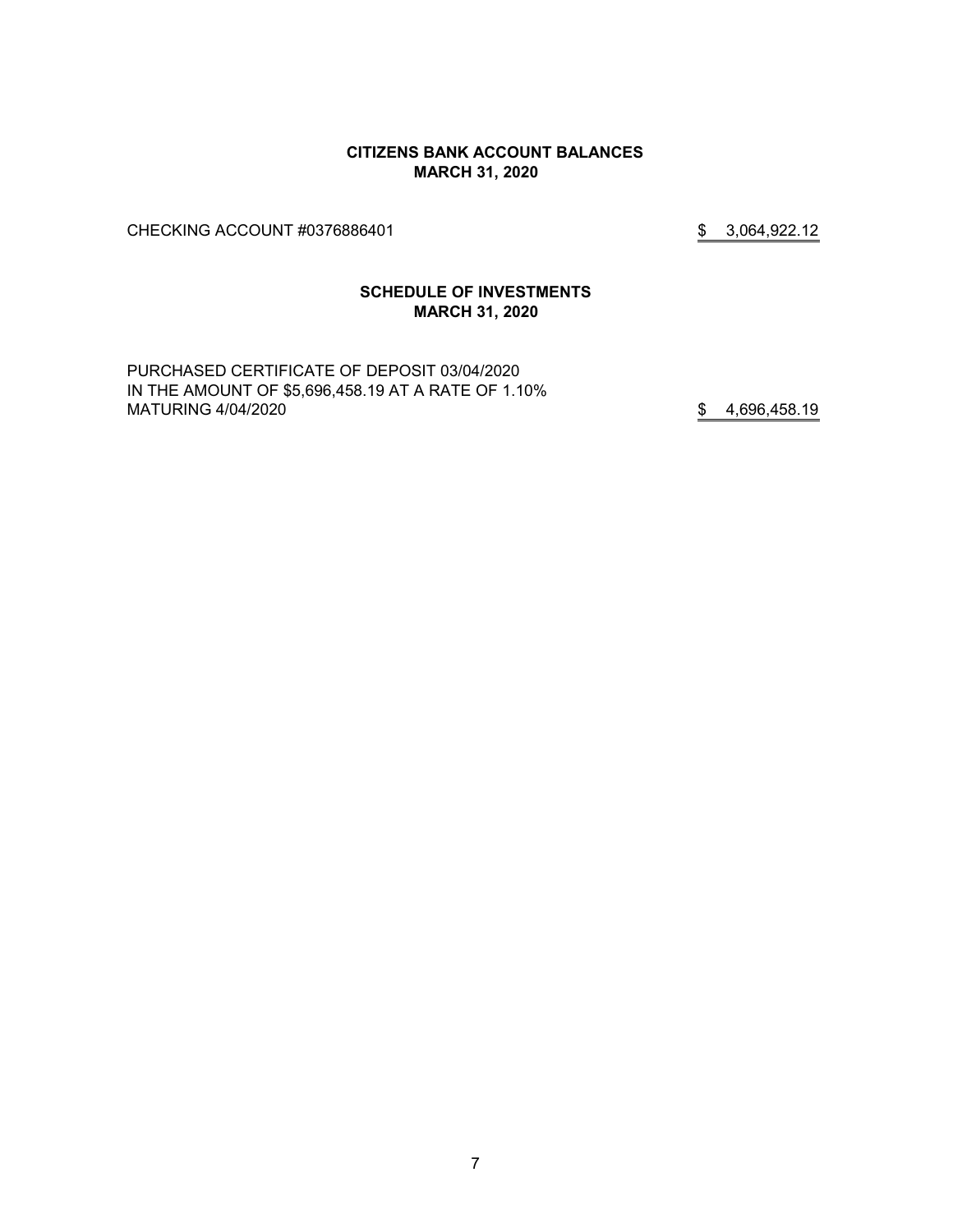# **MISCELLANEOUS INCOME ACCOUNT ANALYSIS MARCH 2020**

| <b>OPERATING FUNDS</b>                               | <b>MARCH</b>   | <b>YEAR TO DATE</b> |
|------------------------------------------------------|----------------|---------------------|
| <b>G/T ADVANCED PLACEMENT</b>                        |                | 12,700.00           |
| ARVEST GRANT -BASEBALL                               |                | 2,500.00            |
| <b>RISE ACADEMY</b>                                  |                |                     |
| PRIVATE DONATIONS                                    |                | 1,278.50            |
| POINTER PLACE REIMBURSEMENT                          |                | 6,000.00            |
| BASKETBALL REIMBURSE SCORING TABLE                   |                | 12,000.00           |
| EARLY CARE & EDUCATION GRANT                         |                |                     |
| AR SCHOOL RECOGNITION                                |                | 70,200.00           |
| GENERAL IMPROVEMENT FUND GRANT-ADULT ED              |                |                     |
| NEW CTE PROGRAM START UP GRANTS                      |                |                     |
| <b>FACILITIES &amp; TRANSPORTATION REIMBURSEMENT</b> | 2,415.73       | 11,759.69           |
| PERCENTAGE THEATER ADMISSIONS                        |                |                     |
| <b>MASCOT ROYALTIES</b>                              |                | 1,080.48            |
| <b>HALL OF HONOR</b>                                 |                | 600.00              |
| <b>REIMBURSEMENT FEES</b>                            |                |                     |
| <b>PRIOR YEAR LUNCH CHARGES</b>                      |                | 920.45              |
| <b>GAME &amp; FISH GRANT</b>                         |                | 767.59              |
| REFUND PRIOR YEAR EXPENSES                           | 940.03         | 44,665.03           |
| CAREER NEW PROGRAM START UP                          |                |                     |
| <b>EMPLOYEE JURY/SUBPOENA FEES</b>                   |                | 580.00              |
| HANNA OIL-GAS & ROYALTY                              |                | 1.00                |
| STEPHENS PRODUCTION-GAS ROYALTIES                    |                | 66.14               |
| WAELDER OIL & GAS-GAS ROYALTIES                      |                | 9.77                |
| <b>XTO ENERGY-GAS ROYALTY</b>                        |                | 1,604.55            |
| MERIT ENERGY-GAS ROYALTY                             | 140.80         | 140.80              |
| SALE OF FIXED ASSETS & SUPPLIES                      |                | 20,646.00           |
| <b>REBATE</b>                                        |                |                     |
| ATU-REIMBURSEMENT CONCURRENT CREDIT                  |                | 266,336.00          |
| <b>JATC-FEES</b>                                     |                |                     |
| PAYROLL REIMBURSEMENT-TRANSFER                       |                | 15,458.22           |
| FEDERAL FLOOD CONTROL                                |                | 92.63               |
| FEDERAL MINERAL LEASE                                |                | 5.90                |
| PROPERTY DAMAGES REIMBURSEMENTS                      |                |                     |
| <b>ETS HONORARIUM</b>                                |                | 40.00               |
| <b>USAC E-RATE</b>                                   |                |                     |
| BLUEBIRD WNC445 SPECTRUM LEASE                       |                | 13,995.00           |
| <b>PHOTOGRAPHY</b>                                   |                |                     |
|                                                      |                |                     |
| <b>TOTAL</b>                                         | 3,496.56<br>\$ | 483,447.75<br>\$    |